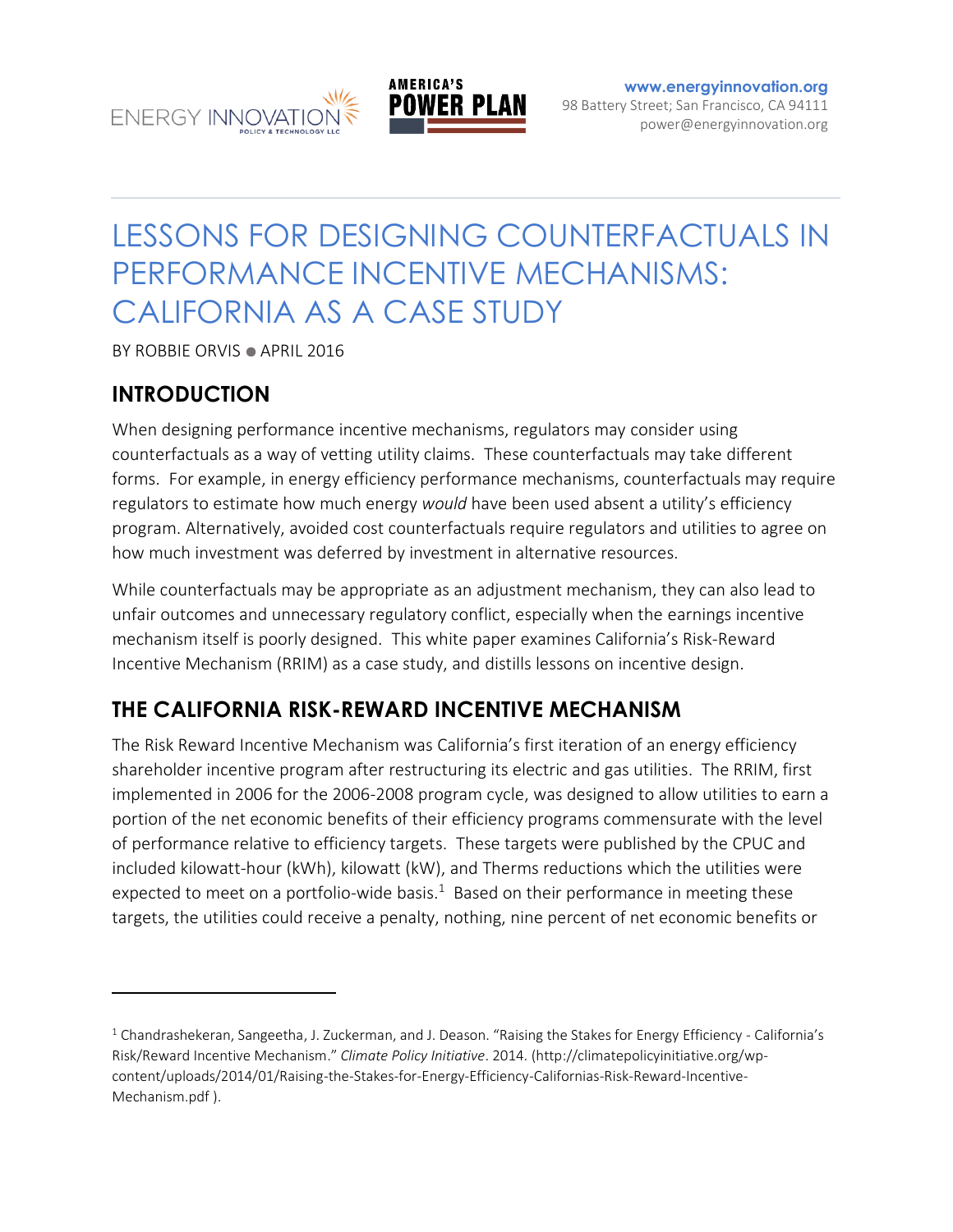12 percent of net economic benefits, with the bonus being split between the utility shareholders and customers.

To evaluate the utilities' performance in meeting the savings targets, the CPUC required them to submit data showing the savings achieved by each installed measure. This required the utilities to track every installed measure<sup>2</sup> as well as calculate estimated savings for each measure. Savings calculations were based on numerous assumptions such as the hours of use per year, the useful life of each new energy-using component and those being replaced, and the degree to which the purchasing of new efficient equipment would have happened independent of the utility efficiency programs, all of which have "significant levels of uncertainty as well as annual variation."<sup>3</sup> In essence, the CPUC was requiring the utilities to estimate counterfactuals: how much energy would have been used absent the utility programs? These estimates could then be used to calculate the utilities' performance relative to their targets.

The CPUC planned to evaluate the utility estimates during the third year of each three-year program cycle. In the first two years, the utilities would be awarded or penalized based on their ex ante estimates of savings. During the final year, the CPUC would conduct an ex post analysis using the final payment to correct for any discrepancies with the ex ante estimates.<sup>4</sup> As designed, "it was assumed that the major difference between ex ante IOU claims and ex post evaluated results would be primarily attributed to the difference between estimated and actual measure installations." 5

However, even early on the CPUC expressed concern with some of the assumptions being used by the utilities to develop their ex antes estimates.<sup>6</sup> When conducting the ex post analysis, the CPUC planned not only to verify the number of installed measures, but also to make sure the utilities' calculations of savings were in line with its expectations. Under this approach, the CPUC

 $\overline{a}$ 

 $2A$  measure is a single installation type, which includes unique information on the technology, the type of unit in which it is being installed, net-to-gross ratio, type of rebate/incentive program, etc… For example, a CFL replacement is broken into dozens of specific measures based on the wattage of the bulb, the type of socket (screwin versus fixture), whether or not is has a reflector, residential versus commercial, etc… For a full list of all measures, see the Remote Ex-Ante Database Interface (READI), available at www.deeresources .com.

<sup>3</sup> "Proposed Energy Efficiency Risk-Reward Incentive Mechanism and EM&V Activities." *California Public Utilities Commission, The Energy Division.* April 1, 2009.

<sup>4</sup> Chandrashekeran, Sangeetha, J. Zuckerman, and J. Deason. "Raising the Stakes for Energy Efficiency - California's Risk/Reward Incentive Mechanism." *Climate Policy Initiative*. 2014. (http://climatepolicyinitiative.org/wpcontent/uploads/2014/01/Raising-the-Stakes-for-Energy-Efficiency-Californias-Risk-Reward-Incentive-Mechanism.pdf ).

<sup>5</sup> "Proposed Energy Efficiency Risk-Reward Incentive Mechanism and EM&V Activities." *California Public Utilities Commission, The Energy Division.* April 1, 2009.

<sup>&</sup>lt;sup>6</sup> Chandrashekeran, Zuckerman, and Deason, "Raising the Stakes for Energy Efficiency - California's Risk/Reward Incentive Mechanism."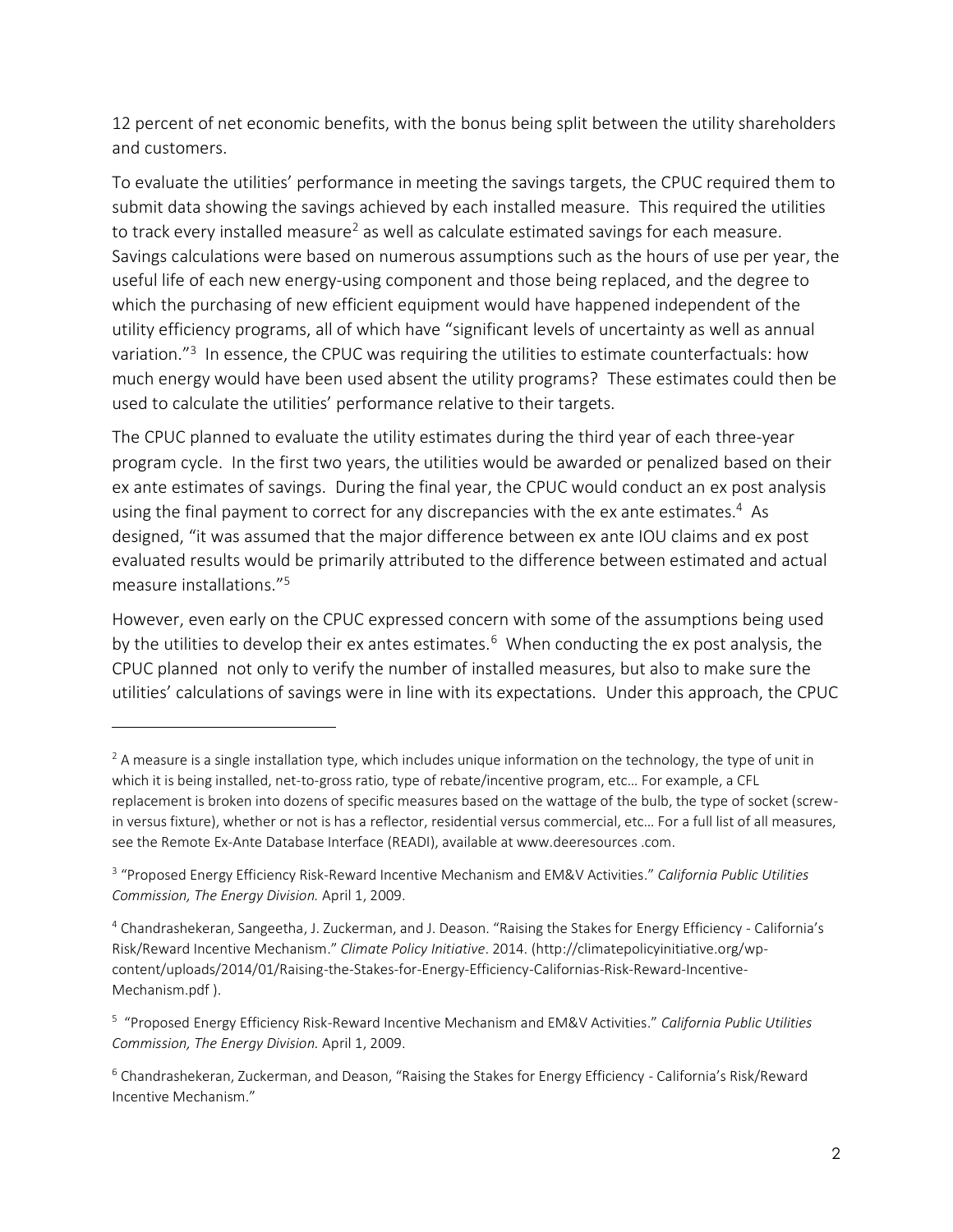examined *all* the inputs used to calculate the efficiency savings estimates, not just the total number of installed measures. The result was a dramatic adjustment in the estimated amount of savings achieved by the utilities.<sup>7</sup> For example, while all three utilities estimated that they achieved greater than 100 percent compliance with the savings reduction goals, CPUC staff estimates placed compliance closer to 65 percent for SDG&E, 70 percent for PG&E, and 80 percent for SCE.<sup>8</sup> The impact of these adjustments was an enormous swing in the incentive payments.

This issue was compounded by the use of tiered incentive levels in the RRIM, meaning minor differences in the total amount of savings could result in huge swings in penalties and bonuses.<sup>9</sup> For example, not only did the CPUC's adjustment propose to eliminate a \$180 million bonus for PG&E, but it also claimed that PG&E fell just short of meeting 65 percent of its savings target, thereby incurring a \$75 million penalty. Had the CPUC's estimate increased only slightly, pushing PG&E above the 65 percent threshold, this penalty would have been eliminated altogether.<sup>10</sup>

The disagreement over actual savings ultimately led the CPUC to ignore its staff's estimates, $^{\rm 11}$ abandon its approach, and instead used ex ante savings estimates combined with a lower incentive rate. The CPUC used this modified approach, which relied on the utilities' ex ante savings estimates combined with ex post confirmation of the number of installed measures (but not on the total savings), in the following program cycle as well, rewarding utilities with a seven percent rate of return on net economic benefits.<sup>12,13</sup>

Since then, the CPUC has switched to a new incentive mechanism, known as the Efficiency Savings and Performance Incentive (ESPI), which was first implemented in 2013 for the 2013- 2014 program cycle. The ESPI is a hybrid model of previous CPUC incentive mechanisms and is being used today.

 $7$  Ibid.

 $\overline{a}$ 

8 Ibid.

<sup>&</sup>lt;sup>9</sup> As an aside, this is why it is preferable to avoid using tiered incentive mechanisms. Small differences in actual savings should not result in large swings in incentive payments.

<sup>&</sup>lt;sup>10</sup> Chandrashekeran, Zuckerman, and Deason, "Raising the Stakes for Energy Efficiency - California's Risk/Reward Incentive Mechanism."

<sup>&</sup>lt;sup>11</sup> The CPUC staff cannot officially represent the CPUC unless specifically authorized; the CPUC only "speaks" through formal orders.

<sup>&</sup>lt;sup>12</sup> Net economic benefits are equal to the total avoided resource cost less than cost to administer the programs.

<sup>&</sup>lt;sup>13</sup> Chandrashekeran, Zuckerman, and Deason, "Raising the Stakes for Energy Efficiency - California's Risk/Reward Incentive Mechanism."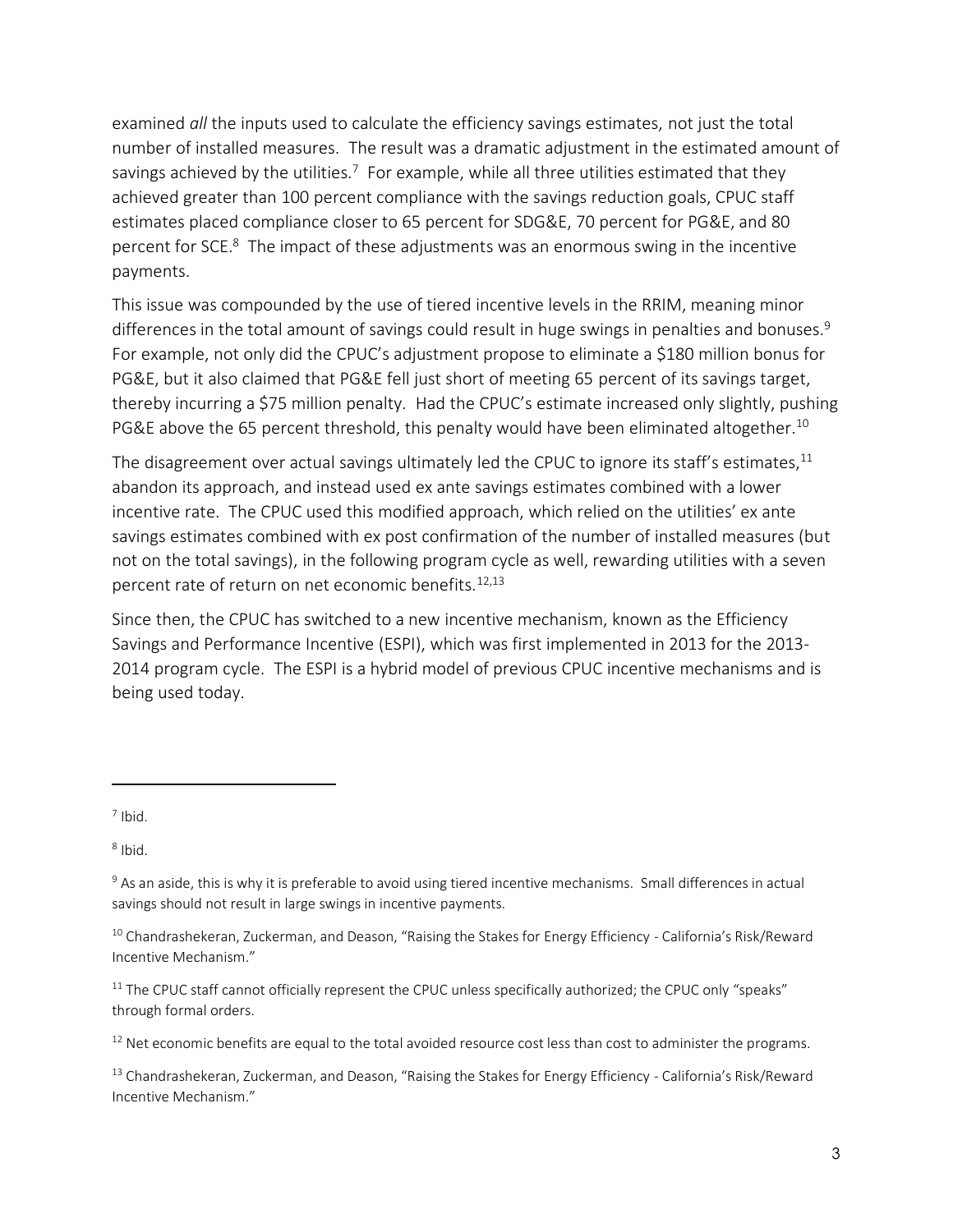## **ISSUES HIGHLIGHTED BY THE CALIFORNIA EXAMPLE**

#### **1. COUNTERFACTUALS REQUIRE ASSUMPTIONS THAT ARE LIKELY TO BE CONTROVERSIAL**

One of the primary issues in California was the use of differing underlying assumptions by the utilities and the CPUC in calculating efficiency savings. As outlined above, the calculations required under the RRIM included numerous assumptions, many of which have a high degree of uncertainty and variability, as noted by the CPUC: $^{14}$ 

*[t]he implementation of the IOU energy efficiency portfolios largely involve[d] the installation of millions of individual measures across the state. Each of these installations can be any one of thousands of individual measures, each with an equipment cost, an installation cost, an estimated life, an energy impact estimate (kWh and/or Therm), and an annual impact load profile that must all be known or estimated… For each measure that is installed, it must be determined if the installation can be attributed to the IOU portfolio or if the installation would have happened without the IOU activity in order to determine the free-ridership level, or the net-to-gross ratio. Measure load impacts can*  vary by geographic location of the installation as well as the type and age of the facility *where the installation takes place. Finally, program effectiveness and savings persistence have behavioral dimensions that are difficult to predict and measure.*

In the ESPI, the CPUC tried to get around this issue somewhat by publishing "approved" assumptions for some measures that the utilities were instructed to use in developing ex ante estimates. However, even in cases where assumptions may be relatively straightforward or published officially, if a large amount of money is tied to a utility's performance, there is still an incentive for a utility to challenge the "approved" assumptions if doing so may result a significant increase in revenue. At the same time, regulators also have leeway to revise the counterfactual if the incentive achieved doesn't comport with their expectations. As the CPUC noted in the case of the RRIM, "the results of the […] calculations will always be highly contentious when large dollar payments or penalties are based on such calculations."<sup>15</sup>

#### **2. COUNTERFACTUALS CAN BE ADMINISTRATIVELY COSTLY AND BURDENSOME TO ESTIMATE**

Counterfactuals can be very costly and administratively burdensome to develop when they are focused on achieving the highest degree of accuracy possible. In California, the IOUs were required to estimate savings on a measure-by-measure basis, which required tracking each

 $\overline{a}$ 

<sup>14</sup> "Proposed Energy Efficiency Risk-Reward Incentive Mechanism and EM&V Activities." *California Public Utilities Commission, The Energy Division*. April 1, 2009.

 $15$  Ibid.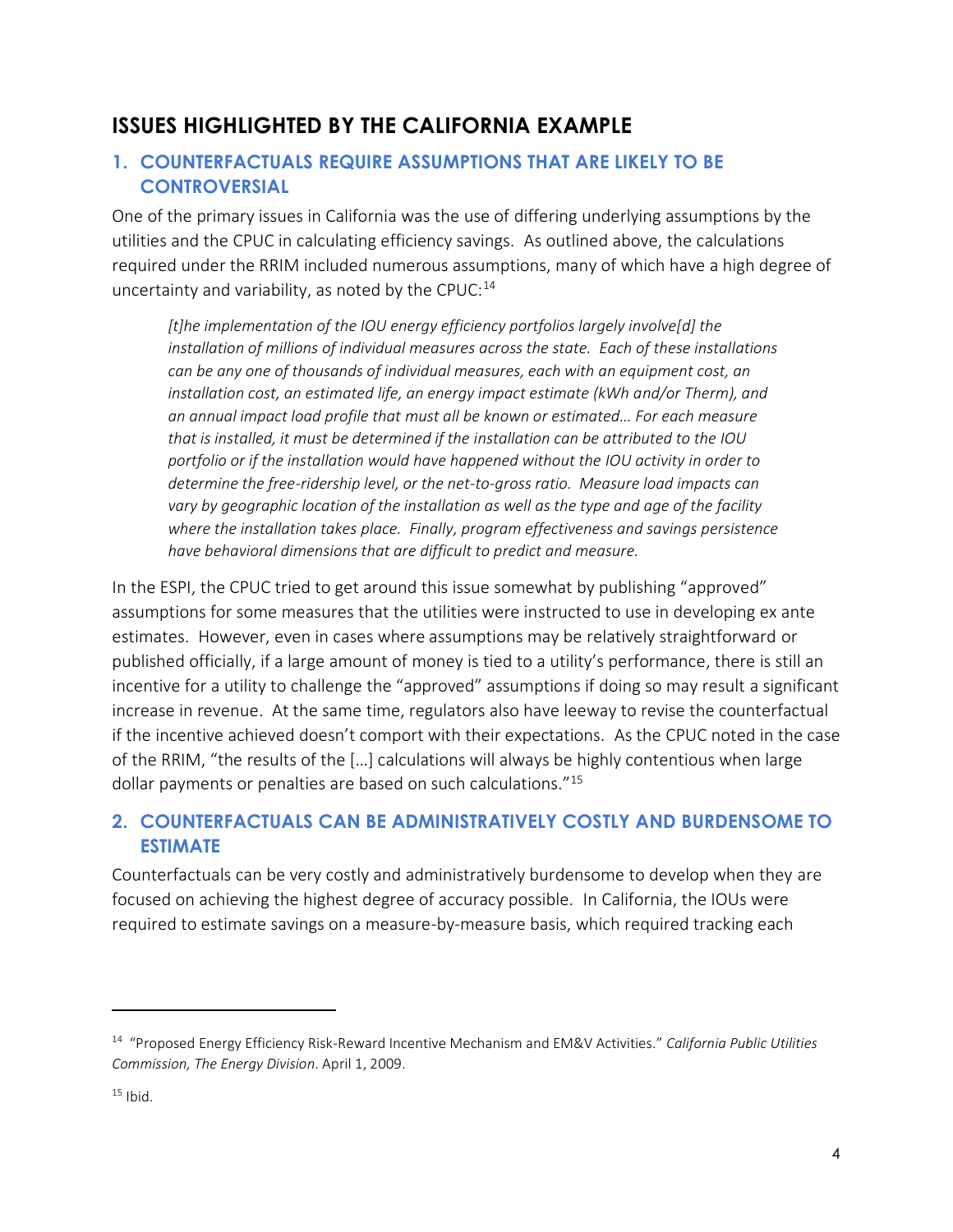installed measure, as well as detailed calculations of estimated savings for each of these measures.

Collectively, the complex calculations needed to estimate savings became a "diversion that… consumed too much valuable and limited staff time within the IOUs, other stakeholders, and the CPUC." <sup>16</sup> In terms of budgeting, for the 2006-2008 program cycle, the CPUC authorized \$163 million in spending for evaluation, measurement, and verification (EM&V). The EM&V funding amounted to 7.6 percent of funding for the state's whole efficiency portfolio spending, which, relative to a U.S. average of 3 percent, is extraordinarily high. $17$ 

# **LESSONS FOR DESIGNING COUNTERFACTUALS IN OTHER REGIONS**

#### **BEST: MOVE TO AN OUTCOME-ORIENTED METRIC WITH TRANSPARENT ADJUSTMENT MECHANISMS**

The CPUC concluded that California's "EM&V process, at least as it [was] designed and administered, [could not] serve as a tool to simultaneously determine incentive award of penalties and produce accurate estimates of energy savings without protracted disputes."<sup>18</sup> This finding was primarily due to the controversial counterfactual and the rigorous measure-bymeasure process that was used to validate utility claims.

The CPUC suggested one way to address this issue was a shift to an outcome-based consumption or energy intensity target, with incentive earnings tied to the measurable level of real-world performance relative to the "macro" targets.<sup>19</sup> This approach is attractive given the rapid development of new energy efficiency technologies and the length of time required to develop ex ante input values (for example, during review it was discovered that no "CPUC-approved" ex ante values were published for roughly half of each utility's portfolio, leading those measures to be classified as "highly uncertain," requiring ex post analysis).<sup>20</sup>

In its analysis of the flaws with the RRIM, the CPUC concluded that, "if the Commission policy is intended to provide IOUs with the opportunity to earn regular and predictable earnings, as the utilities frequently maintain, then the earnings mechanism should not be dominated by a

 $\overline{a}$ 

 $19$  Ibid.

 $16$  Ibid.

<sup>17</sup> "2014 State of the Efficiency Program Industry: Budgets, Expenditures, and Impacts." *Consortium for Energy Efficiency*. May 1, 2015.

<sup>18</sup> "Proposed Energy Efficiency Risk-Reward Incentive Mechanism and EM&V Activities." *California Public Utilities Commission, The Energy Division.* April 1, 2009

<sup>&</sup>lt;sup>20</sup> 55 percent for PG&E, 53 percent for SCE, 45 percent for SDG&E, and 35 percent for SCG. See: "Decision Adopting Efficiency Savings and Performance Incentive Mechanism." *California Public Utilities Commission.* Decision 12–01– 005, Dec. 27, 2012.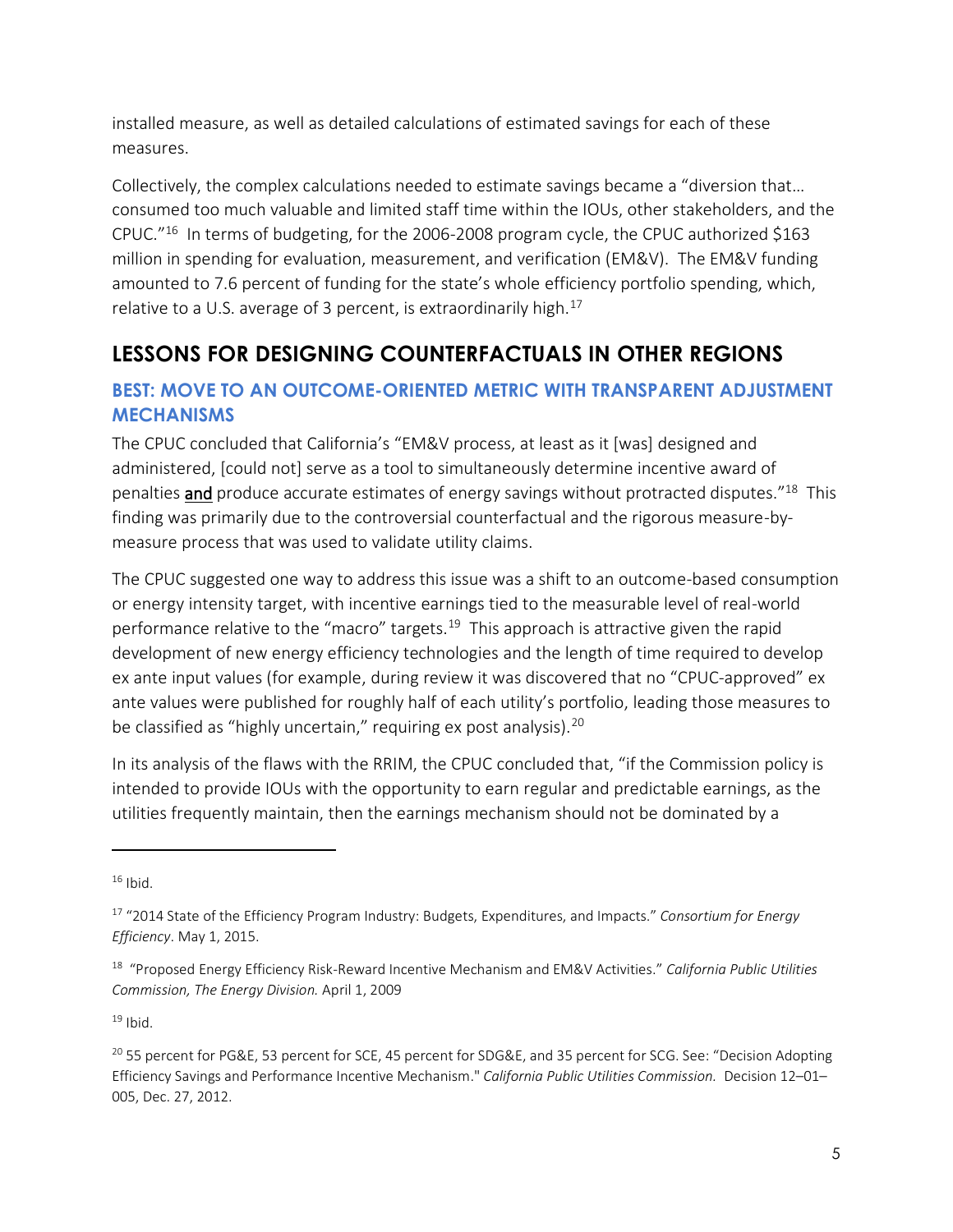formula that is known to embody a high degree of uncertainty and variability, elements of which are not fully manageable by the utilities."<sup>21</sup> Relying primarily on a macro metric may result in more uncertainty with regard to the exact level of energy savings achieved, but may deliver greater savings at lower cost by allowing utilities to more confidently invest in energy efficiency. 22

An outcome-oriented consumption or energy intensity metric—for example, kWh per customer—could provide a clear long-term trajectory that can be tied both to energy savings and greenhouse gas goals while avoiding measure-by-measure estimation of savings.<sup>23</sup> There is, of course, some degree of adjustment required when using this type of metric to account for changes in the economy, weather, and other inputs to energy demand. However, these adjustments are much more transparent than the assumptions underlying measure-by-measure estimates (e.g. heating and cooling degree days are easily measured) and are therefore less controversial.

#### **SECOND BEST: IMPROVE COUNTERFACTUAL DEVELOPMENT**

If a measure-by-measure approach is unavoidable, the following actions can improve counterfactual development and avoid controversy and spending on ex post analysis.

#### *Publish "approved" ex ante values*

 $\overline{a}$ 

One way to avoid controversy over ex ante values is to publish "approved" values for utilities to use in estimating savings. Some regions, including California,<sup>24</sup> have moved to this approach by instituting or approving independent bodies that publish official or quasi-official<sup>25</sup> values for utilities to use. The Regional Technical Forum (in the Pacific Northwest) and the California Technical Forum are examples of institutions that are tasked with publishing "approved" values that are used by utilities and PUCs. These groups are made of up a range of stakeholders who

<sup>21</sup> "Proposed Energy Efficiency Risk-Reward Incentive Mechanism and EM&V Activities." *California Public Utilities Commission, The Energy Division*. April 1, 2009.

 $22$  Eric Gimon, Robbie Orvis, and Sonia Aggarwal. "Trending Topics in Electricity Today - Efficiency: Can We Accept Less Stringent Oversight If It Means Better Outcomes?," *America's Power Plan*. February 2015. (http://americaspowerplan.com/2015/02/trending-topics-in-electricity-today-efficiency-can-we-accept-lessstringent-oversight-if-it-means-better-outcomes/).

<sup>&</sup>lt;sup>23</sup> See generally, Robbie Orvis, Sonia Aggarwal, & Michael O'Boyle. "Metrics for Energy Efficiency: Options and Adjustment Mechanisms." *Energy Innovation LLC*. April 2016.

<sup>&</sup>lt;sup>24</sup> The Energy Savings Performance Incentive calls for the use of "deemed" values in ex ante estimates. However, many measures, including some of the most common (e.g. CFLs) are considered too uncertain and still rely on expost evaluation.

<sup>&</sup>lt;sup>25</sup> In California, the CPUC is not allowed to endorse a third-party, so technically they cannot officially accept the CTF's published values. However, the CPUC has stated its confidence in these values, thereby awarding a de facto endorsement.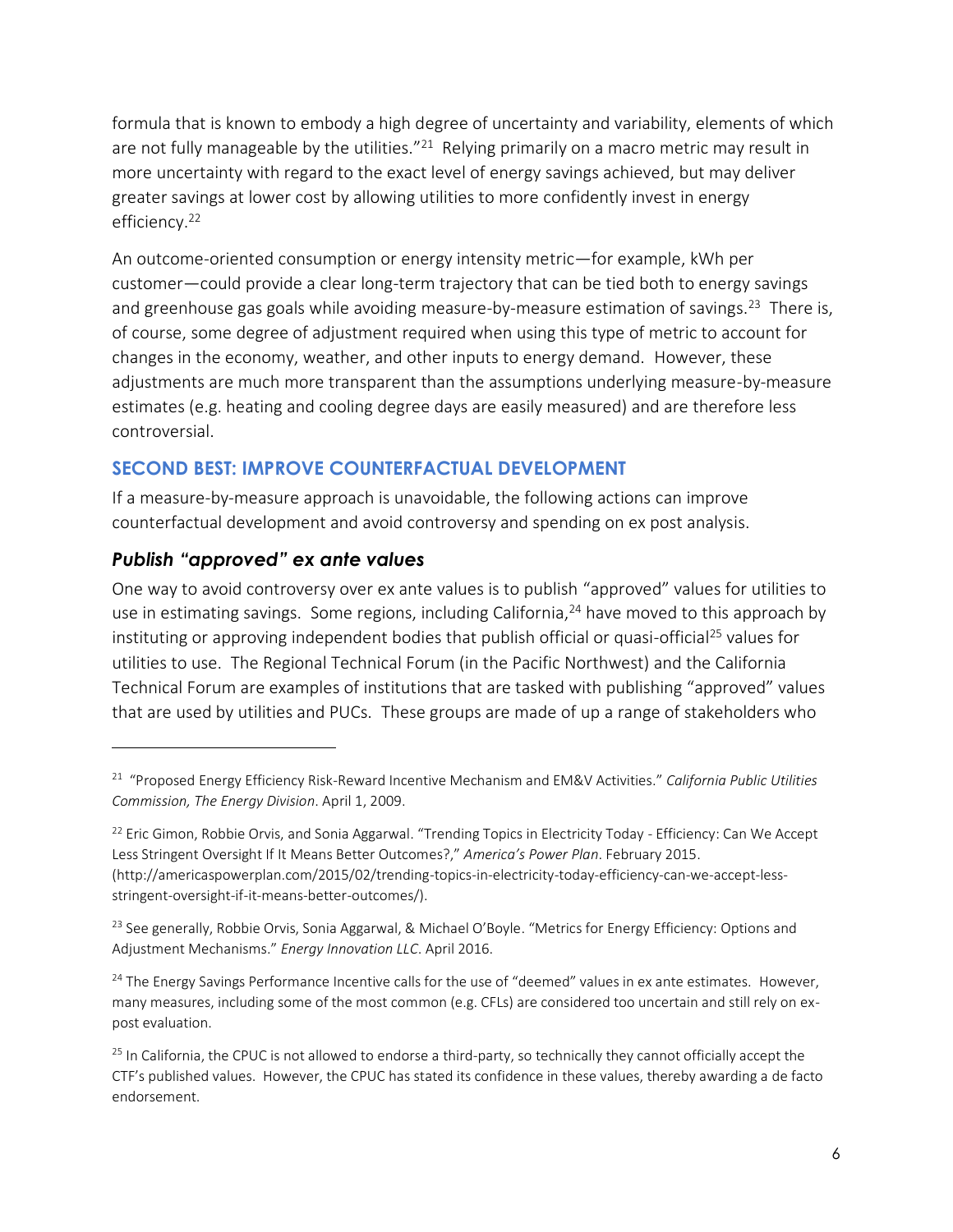collaborate to produce research-based input assumptions that can be used by the utilities and PUCs.

Once "approved" ex ante values are published, ex post analysis can be used primarily as a way of confirming the amount of installed measures (as was originally intended by the CPUC), rather than as an opportunity to recalculate a great deal of the savings. When combined with "approved" ex ante values, this approach can streamline savings estimates and temper disagreement over specific savings estimates.

However, while switching to an approach that uses published, "approved" values and relies wholly on ex ante estimates may alleviate some of the contention in estimating savings, it "simply moves the disputes to the front end of the process of developing accurate ex-ante values."<sup>26</sup> Furthermore, the rapid pace of new energy efficiency technology development combined with the time and research required to develop "approved" values for ex ante estimates means utilities will likely always have to rely on at least some unapproved values when generating savings estimates.<sup>27</sup>

Therefore, even when moving to an approach relying on "approved" ex ante values, the simple fact remains that, in composing counterfactuals, PUCs and utilities must ultimately agree on common assumptions. Some of these assumptions, however, are unlikely to be approved by the PUC, and in most cases each party is incented to pursue assumptions at odds with the other party.

#### *Use a lower incentive when relying on ex ante values to reflect lower risk*

One of the purposes of using different incentive levels for different measures is to reflect a higher degree of risk associated with pursuing a greater number of energy efficiency projects and the uncertainty around translating these projects into estimated savings. For example, if utilities are subject to rigorous ex post review that is likely to change their incentive payment, they will require a higher potential incentive to go after more uncertain measures because they are exposed to the risk of those savings being revised downward. Conversely, if shareholders are exposed to less risk in savings estimates due to the use of "approved" ex-ante estimates, then their reward should reflect this lower risk.

California took this approach when it decided to abandon the ex post evaluation in the RRIM and move from a nine or 12 percent return on ex post verified savings to a seven percent return

 $\overline{a}$ 

<sup>26</sup> "Proposed Energy Efficiency Risk-Reward Incentive Mechanism and EM&V Activities." *California Public Utilities Commission, The Energy Division.* April 1, 2009.

 $27$  As discussed earlier, under the ESPI, which is meant to rely on utility ex ante estimates, roughly half of the utility portfolios are composed of measures for which no "approved" ex ante estimates exist.